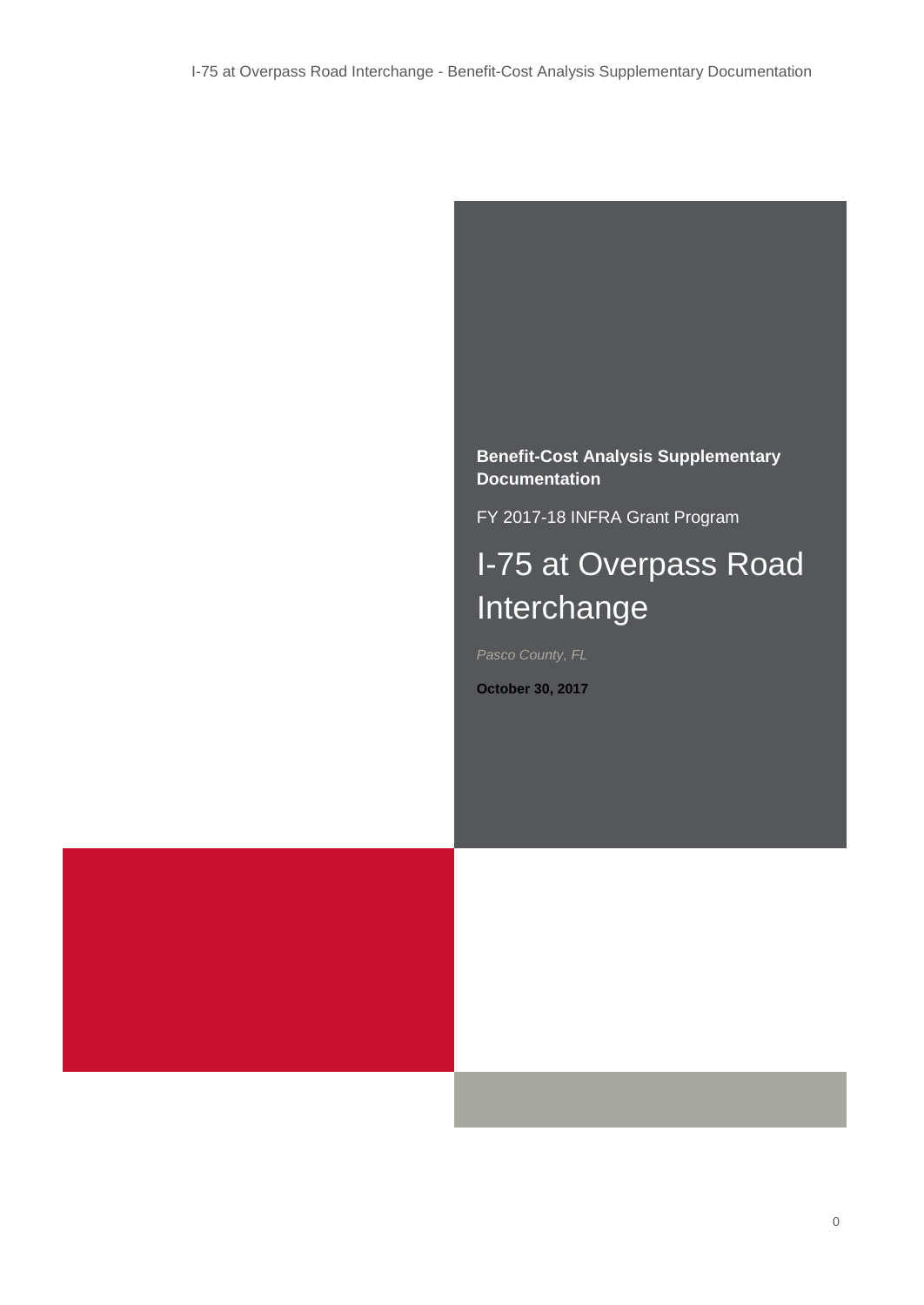# Benefit-Cost Analysis Supplementary **Documentation**

# **1. Introduction**

This document provides detailed technical information on the economic analysis conducted in support of the grant application for the I-75 at Overpass Rd. Interchange in Pasco County, Florida project.

Section [2, Methodological Framework,](#page-1-0) introduces the conceptual framework used in the Benefit-Cost Analysis (BCA). Section [3, Project Overview,](#page-2-0) provides an overview of the project, including a summary of cost estimates and schedule; and a description of the types of effects that the proposed I-75 Interchange project is expected to generate. Section [4,](#page-6-0) [General Assumptions,](#page-6-0) discusses the general assumptions used in the estimation of project costs and benefits, while estimates of travel demand/traffic growth can be found in Section [5, Travel Demand](#page-6-1) Projections. Specific data elements and assumptions pertaining to the long-term outcome selection criteria are presented in Section [6, Benefits Measurement, Data and Assumptions,](#page-7-0) along with associated benefit estimates. Estimates of the project's Net Present Value (NPV), its Benefit-Cost ratio (BCR) and other project evaluation metrics are introduced in Section [7, Summary of](#page-12-0)  [BCA F](#page-12-0)indings. Next, Section [8, BCA Sensitivity Analysis,](#page-13-0) provides the outcomes of the sensitivity analysis reflective of a lower discount rate. Additional data tables are provided in Section [9,](#page-15-0) [Aggregate Annual Benefits and Costs,](#page-15-0) including annual projections of benefits and costs to assist USDOT in its review of the application.<sup>1</sup>

## <span id="page-1-0"></span>**2. Methodological Framework**

-

The Benefit-Cost Analysis (BCA) conducted for this project includes the monetized benefits and costs measured using USDOT guidance. Qualitative merits of the project are also outlined where applicable. A BCA provides projections of the benefits that are expected to accrue from a project over a specified period, and compares them to the anticipated costs of the project. Costs include both the resources required to develop the project and the costs of maintaining the new or improved asset over time. Forecasted benefits are based on the projected impacts of the project on both users and non-users of the facility, valued in monetary terms. $2$ 

 $1$  While the calculations/models themselves do not accompany this appendix, they are provided separately as part of the application.

 $^2$  USDOT, Benefit-Cost Analysis Guidance for TIGER and INFRA Applications, July 2017.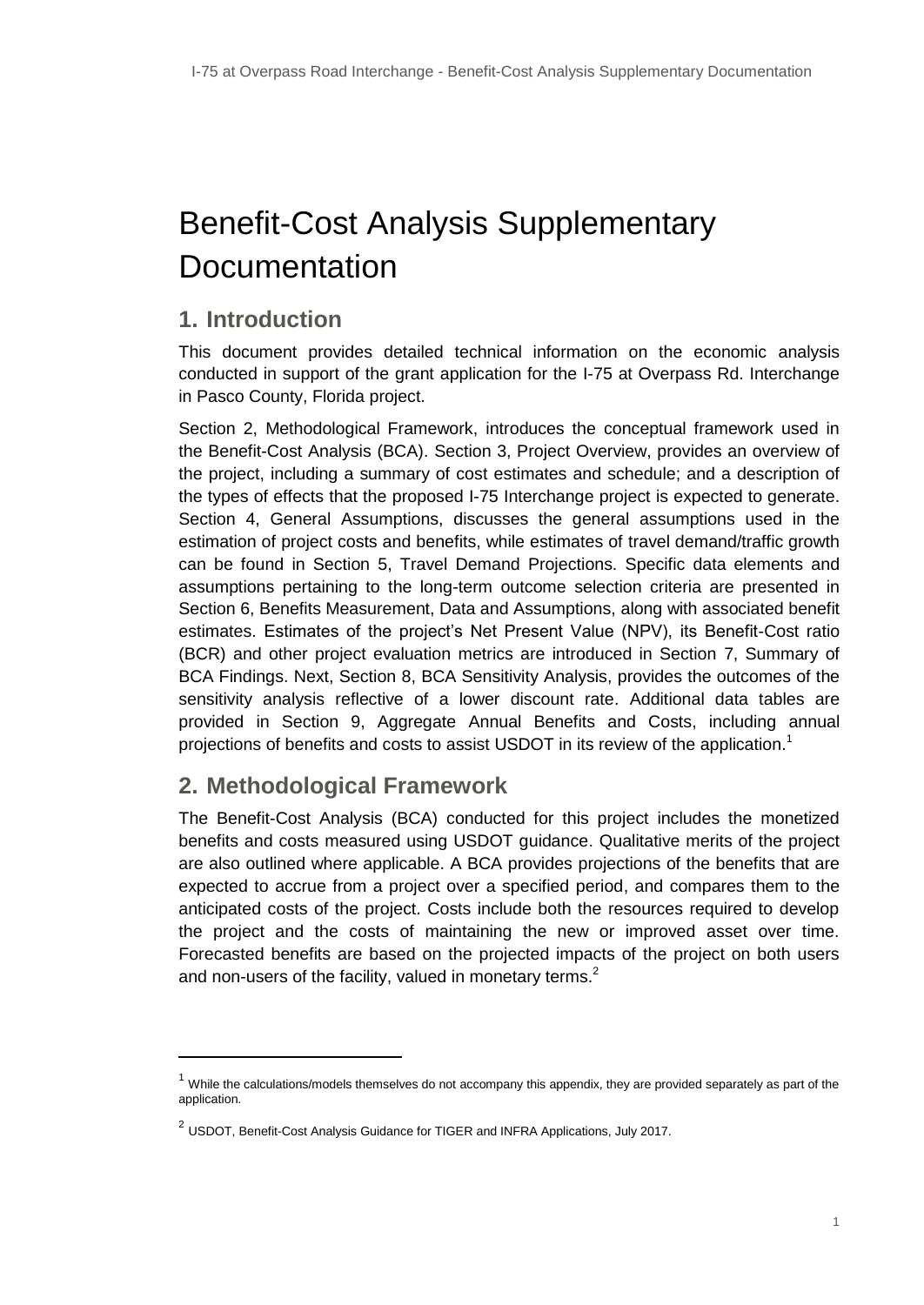The specific methodology used for this application was developed with the BCA guidance prepared by USDOT, and is consistent with the INFRA program guidelines. In particular, the methodology involves:

- Establishing existing and future conditions under the Build and No-build scenarios;
- Assessing benefits with respect to each of the five long-term outcomes identified in the Notice of Funding Opportunity (NOFO);
- Measuring benefits in dollar terms, whenever possible, and expressing benefits and costs in a common unit of measurement;
- Using USDOT guidance for the valuation of travel time savings, vehicle operating costs savings, safety benefits and reductions in air emissions, while relying on industry best practice for the valuation of other effects; and
- Discounting future benefits and costs with the real discount rates recommended by USDOT (7 percent, and 3 percent for sensitivity analysis).

## <span id="page-2-0"></span>**3. Project Overview**

This project will result in the reconstruction of the existing Overpass Road overpass at I-75 (No-Build) to a full diamond interchange at I-75 (Build). The project is located in Pasco County, Florida, which is part of the larger Tampa Bay region. A more detailed description of the project is provided in the main body of this application.

## **3.1 Types of Impacts/Impacts**

The proposed I-75 Interchange at Overpass Road is expected to result in a number of changes impacting the regional population. These are broadly summarized in Table 1 below.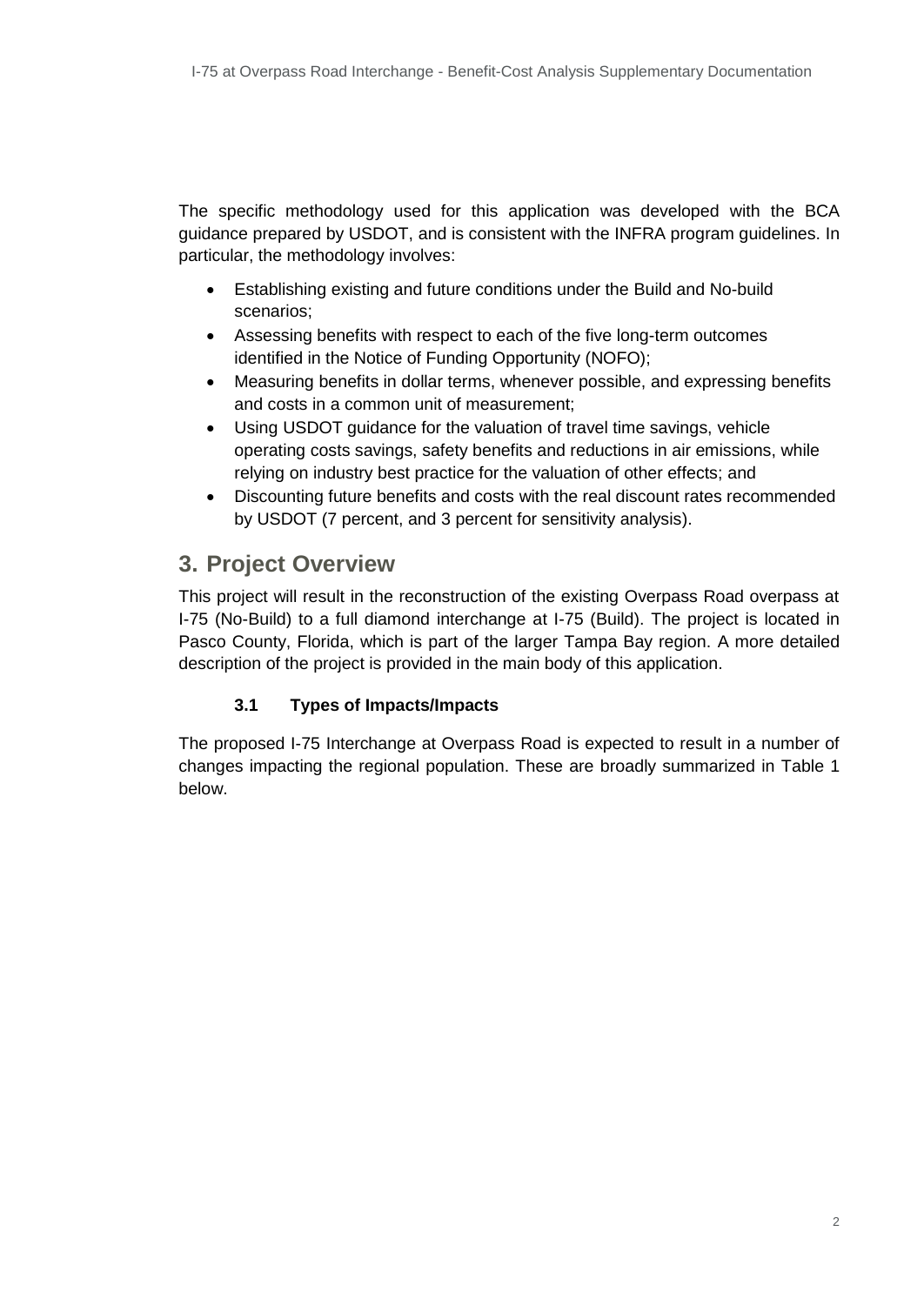| <b>Current Status or</b><br><b>Baseline</b><br>& Problems to Be<br><b>Addressed</b>                                                                         | <b>Changes to</b><br><b>Baseline /</b><br><b>Alternatives</b>                              | <b>Type of Impacts</b>                                                                | <b>Population</b><br><b>Affected by</b><br><b>Impacts</b>                                           | <b>Benefits</b>                                               |
|-------------------------------------------------------------------------------------------------------------------------------------------------------------|--------------------------------------------------------------------------------------------|---------------------------------------------------------------------------------------|-----------------------------------------------------------------------------------------------------|---------------------------------------------------------------|
| The existing I-75<br>interchanges in the<br>vicinity of Overpass Rd.<br>are congested, which will<br>be exacerbated by the<br>expected population<br>growth | Reconfiguration<br>of Overpass Rd.<br>into a full<br>interchange                           | Congestion relief<br>and changes in<br>vehicle hours<br>and vehicle miles<br>traveled | Area residents and<br>businesses, freight<br>carriers, and<br>travelers passing<br>through the area | Travel time savings,<br>and vehicle operating<br>cost savings |
| Growing delays across<br>the area road network<br>generate air emissions                                                                                    | The project<br>alleviates delays<br>by redistributing<br>traffic to the new<br>interchange | Congestion relief<br>and changes in<br>vehicle hours<br>and vehicle miles<br>traveled | All residents                                                                                       | Reduced emission<br>costs                                     |
| Growing traffic volumes<br>across the area road<br>network generate<br>accidents                                                                            | The reduces<br>distance traveled<br>by redistributing<br>traffic to the new<br>interchange | Changes in<br>vehicle miles<br>traveled                                               | Area residents and<br>businesses, freight<br>carriers, and<br>travelers passing<br>through the area | Reduced accident<br>costs                                     |

**Table 1: Summary of the Transportation Improvements and Associated Impacts and Benefits**

## **3.2 Project Cost<sup>3</sup> and Schedule**

The proposed interchange reconfiguration project is estimated to cost \$62.1 million in total upfront investment. This amount is scheduled to be expended over a four-year timeframe, with the first year (2018) allocated to design-build proposal and concept plan completion as well as some right-of-way acquisition (at \$12.2 million), while the final 30-months through 2021 are allocated to the design/build activities (at \$48.9 million) of the project<sup>4</sup>. The table below shows an estimated cost and annual schedule related to the project.

 3 All cost estimates in this section are in expressed in 2016 constant dollar terms, unless otherwise noted.

<sup>4</sup> I-75 and Overpass Road Interchange Project, Florida Job Growth Grant Fund Public Infrastructure Grant Proposal, 2017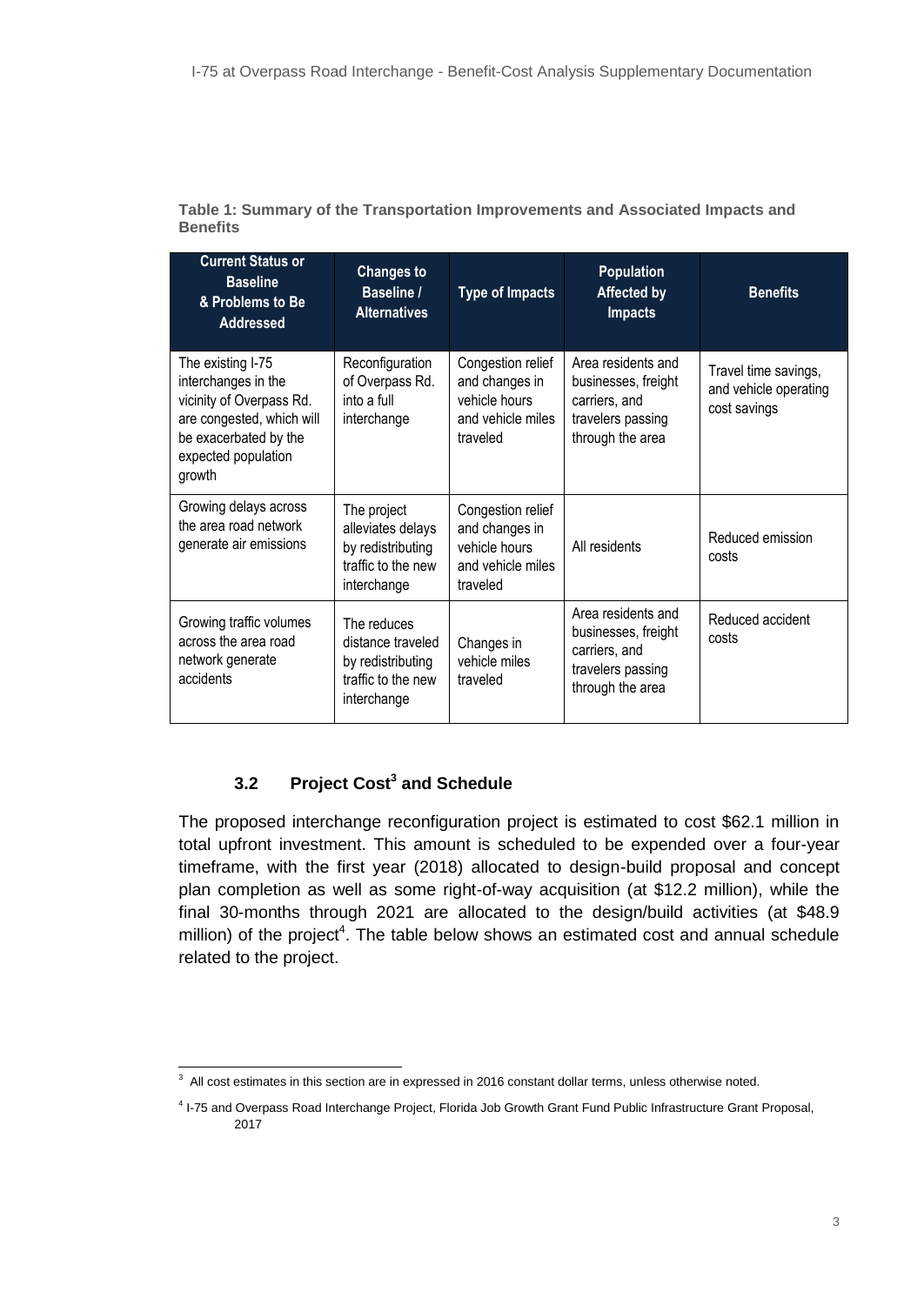|                    | 2018   | 2019 | 2020                                   | 2021 4-year Total |
|--------------------|--------|------|----------------------------------------|-------------------|
| <b>Annual Cost</b> | \$13.2 |      | $\frac{1}{2}$ 14.7   \$ 19.6   \$ 14.7 | \$<br>62.1        |

**Table 2: Summary of the Project's Estimated Investment Costs (in millions of 2016\$)**

Starting from the first full year of the interchange operations in 2022, there will also be an increase in the operating and maintenance (O&M) costs for the improved facility relative to the No-Build scenario. The change in O&M costs was computed based the difference between the current O&M costs (using the average per lane mile cost of \$14 thousand, and the current length of about 2 lane miles), and the Build configuration (based on the per mile cost of \$20 thousand, and length of about 7 lane miles). This incremental cost is projected to be \$102 thousand per year, for a 20-year operations total of \$2.04 million. As per the latest Benefit-Cost Analysis Guidance for INFRA documents, O&M costs are included (as a negative value in this case) in the numerator of the benefit-cost ratio.

#### **3.3 Disruptions Due to Construction**

The construction of the proposed I-75 Interchange at Overpass Rd. is not expected to cause any significant disruption to existing traffic in the area. As most of the construction is envisioned to take place in the lightly-traveled overnight hours, and will be combined with various mitigating measures such as appropriate safety signage, the impact on traffic flow is expected to be minimal, and is hence not quantified in the BCA.

## **3.4 Effects on Primary Selection Criteria**

The main benefit categories associated with the project are mapped into the five primary selection criteria set forth by USDOT in the table below.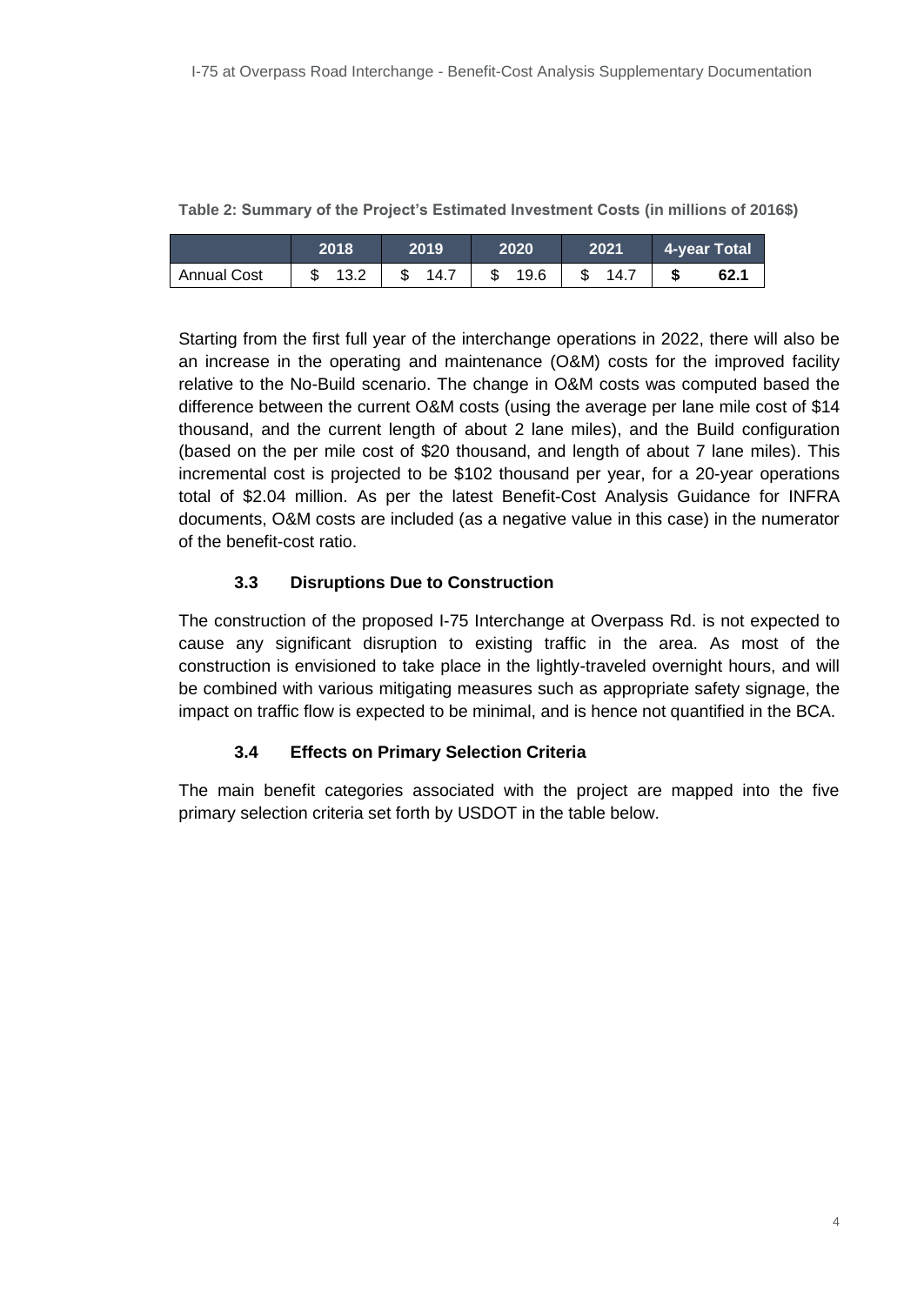| <b>Primary</b><br><b>Selection</b><br><b>Criteria</b> | <b>Benefit</b><br>or Impact<br><b>Categories</b> | <b>Description</b>                                                                                                 | <b>Monetized</b> | Quantified | Qualitative |
|-------------------------------------------------------|--------------------------------------------------|--------------------------------------------------------------------------------------------------------------------|------------------|------------|-------------|
| State of Good<br>Repair                               | Residual<br>value of<br>investment               | Residual value of the<br>project investment at the<br>end of the period of<br>analysis                             | Yes              | Yes        | <b>No</b>   |
|                                                       | Change in<br>travel time<br>costs                | Change in travel time due<br>to lower congestion in the<br>area stemming from the<br>new interchange               | Yes              | Yes        | No          |
| Economic<br>Competitiveness                           | Change in<br>vehicle<br>operating<br>costs       | Change in vehicle operating<br>cost due to lower vehicle<br>miles traveled in the region                           | Yes              | Yes        | <b>No</b>   |
|                                                       | Job creation                                     | Temporary construction<br>jobs, and permanent jobs<br>associated with<br>development around the<br>new interchange | <b>No</b>        | <b>No</b>  | Yes         |
|                                                       | Improved<br>land access                          | Improved access to<br>developable land locations<br>around the new interchange                                     | <b>No</b>        | <b>No</b>  | Yes         |
| Quality of Life                                       | Improved<br>access to<br>jobs                    | Improved access to jobs in<br>locations around the region                                                          | No               | <b>No</b>  | Yes         |
| Environmental<br>Sustainability                       | Change in<br>emissions                           | Change in emission<br>volumes due to lower<br>vehicle miles traveled in the<br>region                              | Yes              | Yes        | No          |
| Safety                                                | Safety<br>benefits                               | Change in the number of<br>accidents due to decreased<br>vehicle miles traveled in the<br>region                   | Yes              | Yes        | <b>No</b>   |

## **Table 3: Benefit Categories and Expected Effects on Primary Selection Criteria**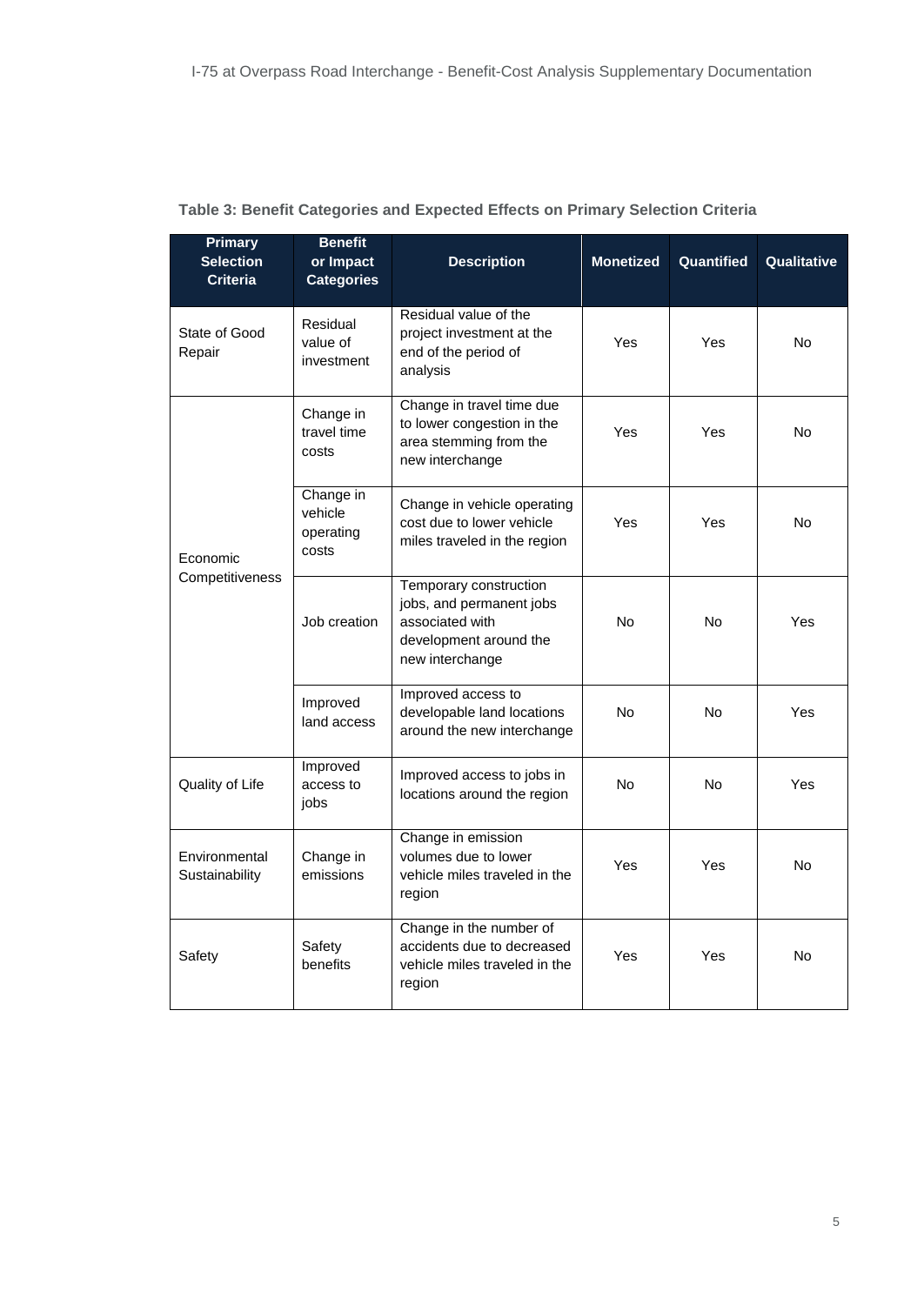## <span id="page-6-0"></span>**4. General Assumptions**

The BCA measures benefits against costs throughout the 24-year period of analysis beginning at the start of construction in year 2018, and including 20 years of operations from 2022 through 2041<sup>5</sup>.

The monetized benefits and costs are estimated in constant dollars of 2016 with future dollars discounted in compliance with INFRA requirements using a seven percent real rate, and sensitivity testing at three percent.

The methodology makes several important assumptions and seeks to avoid overestimation of benefits and underestimation of costs. Specifically:

- Input prices are expressed in 2016 dollars;
- The period of analysis begins in 2018 and ends in 2041. It includes project development and construction years (2018 - 2021), and 20 years of operations (2022 - 2041);
- A constant seven percent real discount rate is assumed throughout the period of analysis. A three percent real discount rate is used for sensitivity analysis; and
- Opening year demand is an input to the BCA, and is assumed to be fully realized in Year 1 (no ramp-up).

## <span id="page-6-1"></span>**5. Travel Demand Projections**

Travel demand projections serve as a critical input to forecasting the key benefits included in this BCA. The travel demand model deployed in this analysis was the Tampa Bay Regional Planning Model (TBRPM). This model was developed for the planning activities of the Tampa Bay Area. The model is the cooperative and combined planning efforts of the Florida Department of Transportation (FDOT) District 7 and the Metropolitan Planning Organizations (MPOs) in the Tampa Bay Area. The study area for the TBRPM corresponds with the jurisdiction of FDOT District 7 and includes Pasco, Hillsborough, Pinellas, Hernando, and Citrus Counties of Florida. TBRPM version 8.2 was used to develop the vehicle hours traveled (VHT) and vehicle miles traveled (VMT) forecast with and without the project. The regional VMT and VHT values were estimated for the base year 2010 without the proposed Overpass Road interchange. The future year 2040 model forecasts were produced for both No-Build and Build (with the interchange) conditions.

## **5.1 Demand Projections Summary**

The resulting projections for vehicle hours traveled and vehicle miles traveled by vehicle type for the Build and No-Build scenarios are presented in the Table 4 below.

 5 2040 is the horizon year of the Tampa Bay Regional Planning Model that was used for quantification of the VHT and VMT differentials between the Build and N-Build scenarios.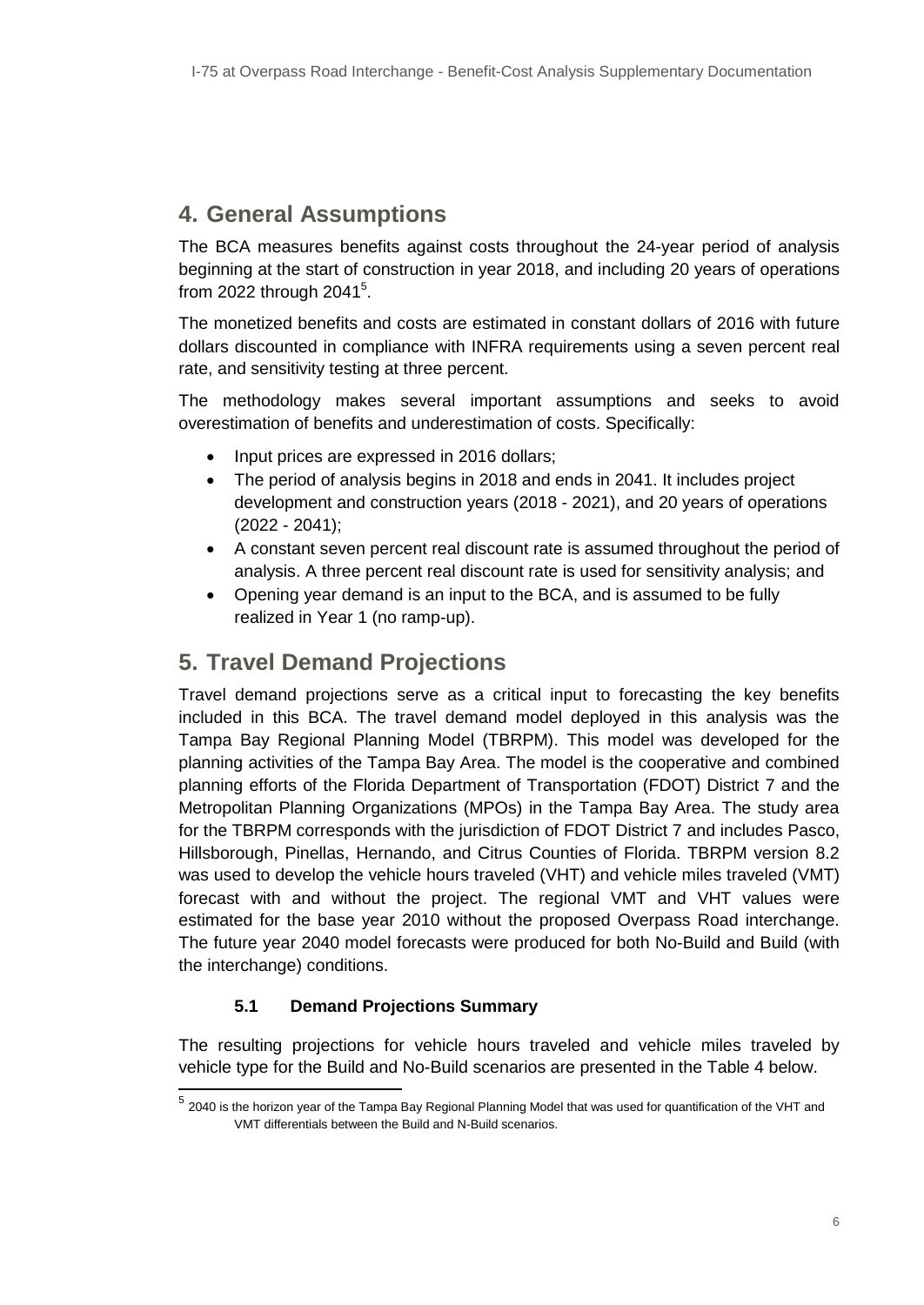| Year/Scenario | <b>VMT Auto</b> | <b>VMT Truck</b> | VHT Auto  | <b>VHT Truck</b> |
|---------------|-----------------|------------------|-----------|------------------|
| 2010 Base     | 62,960,550      | 3,131,145        | 1,954,841 | 87,712           |
| 2040 No-Build | 100,183,439     | 5,231,318        | 3,533,712 | 172,915          |
| 2040 Build    | 100,140,716     | 5,231,158        | 3,530,315 | 172,863          |

**Table 4: Travel Demand Projections, Average Daily VMT and VHT**

# <span id="page-7-0"></span>**6. Benefits Measurement, Data and Assumptions**

The proposed interchange project will yield various benefits for the traveling public and the larger economy. These are based most heavily on the reductions of times and distance traveled by motorists in the area. The following subsections describe the measurement approach used for each benefit or impact category identified in Table 3 (Benefit Categories and Expected Effects on Primary Selection Criteria), and provides an overview of the associated methodology, assumptions, and estimates.

## **6.1 State of Good Repair**

To quantify the benefits associated with maintaining the existing transportation network in a state of good repair, the residual value of the project's initial investment in the interchange structure was estimated. The proposed interchange is expected to retain some value beyond the 2041 time horizon for which the various benefits described in this document are computed. The residual value of the proposed project was estimated based on the assumption of a useful life of 50 years for the structure.

Based on the initial value of \$48.9 million, and assuming straight-line depreciation, the combined residual value of the interchange in place in year 2041 is projected to be \$29.3 million, with a discounted value of \$5.8 million in present value terms.

## **6.2 Economic Competitiveness**

The proposed project would contribute to enhancing the economic competitiveness of the area and potentially beyond through improvements in the mobility of people and goods within and across the region. In this analysis, two measures of mobility are presented: travel-time savings and vehicle operating cost savings.

#### **6.2.1 TRAVEL TIME SAVINGS**

Travel time savings are a function of vehicle hours traveled. The analysis of the reduction in VHT was based on the data from the TBRPM, as described in Section 5 above.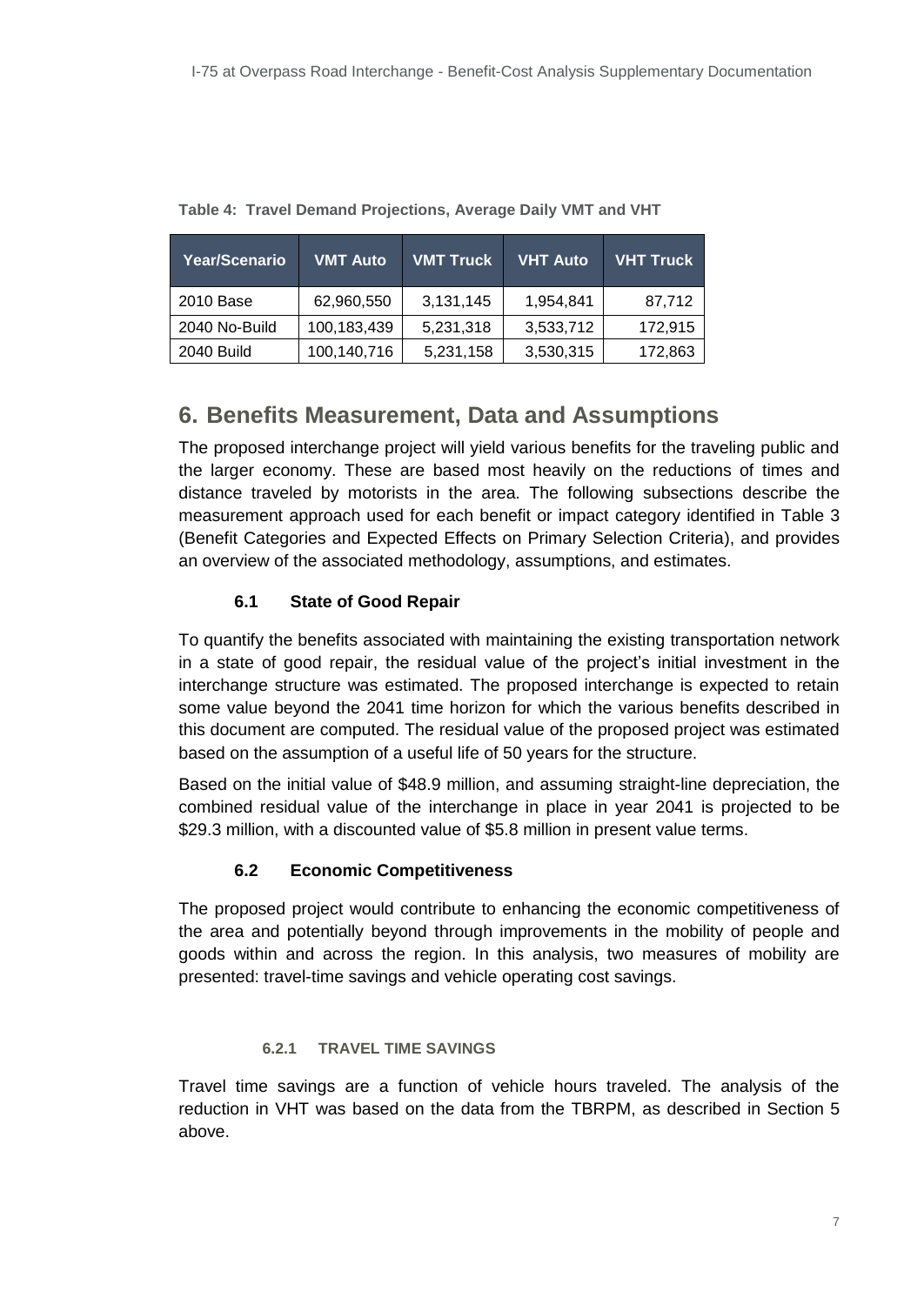A summary of the VHT saved with the proposed interchange (Build), relative to the No-Build scenario, by major vehicle class for the first year of operations (2022) and the horizon year of the TBRPM model (2040) is presented in Table 5 below. These changes are based on an annualization factor of 300 days.

|      | Auto      | Truck  | Total     |
|------|-----------|--------|-----------|
| 2022 | 285,875   | 4.163  | 290.038   |
| 2040 | 1,019,207 | 15,638 | 1,034,845 |

**Table 5: Projected VHT Savings (annualized)**

As can be seen in Table 5, VHT reductions are projected to amount to about 290 thousand in year 2022, increasing by about 2 percent per year to 1.035 million in 2040, with the great majority (i.e., 98 percent) of the savings captured by automobile users.

The hours saved with the interchange build scenario were monetized with the motorist's value of travel time (VOTT). This analysis recognizes that the economic VOTT varies by trip purpose. However, due to the structure of the travel demand model only the overall automobile and truck differentiation in VOTT was practical. For each of these vehicle classes, the travel time benefits were derived by multiplying VHT savings by the appropriate VOTT (using the latest BCA Guidance for INFRA), and applicable vehicle occupancy rates. It should be noted that there is no induced demand in the travel demand model used as the number of trips under the Build and No-Build scenarios is the same. As such, the results pertain only to existing users, and not any induced travel demand.

Travel time savings are expected to be about \$5.7 million in the first year of operations (2022), increasing to \$20.4 million in year 2040, for a 20-year total of about \$256.4 million (before discounting), as summarized in Table 6.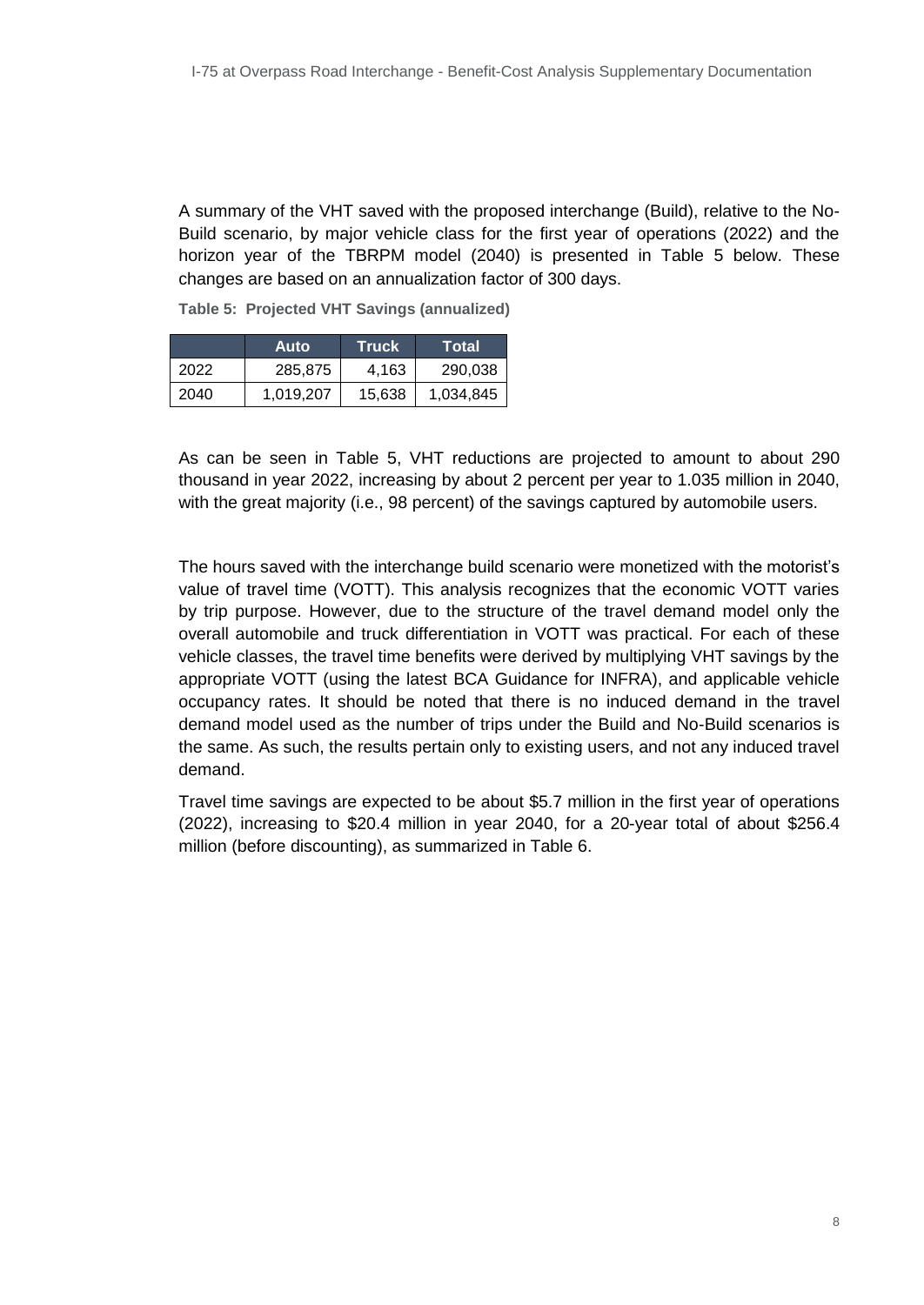#### **Table 6: Projected Total Travel Time Savings (in millions of 2016\$)**

|               | <b>Travel Time Savings</b> |
|---------------|----------------------------|
| 2022          | \$5.7                      |
| 2040          | \$20.4                     |
| 20-year Total | \$256.4                    |

#### **6.2.2 VEHICLE OPERATING COST SAVINGS**

Vehicle operating costs are a function of vehicle miles traveled. The new interchange at Overpass Rd. is projected to also result in reductions in travel distances in the area. This is expressed in the savings in VMT as per the results from the TBRPM. A summary of the annualized VMT saved with the project, for autos and trucks, is presented in Table 7 below.

**Table 7: Projected VMT Savings (annualized)**

|      | Auto      | <b>Truck</b> ' | Total      |
|------|-----------|----------------|------------|
| 2022 | 3,880,266 | 14.048         | 894,314    |
| 2040 | 2,816,882 | 47,785         | 12,864,667 |

As shown in Table 7, reductions in VMT are expected to reach about 3.9 million in 2022, rising by an average of about 1.6 percent annually, to 12.9 million in 2040, with the vast majority of these reductions accrued to passenger vehicle users.

The vehicle operating cost savings related to this project were derived using the savings in VMT and the average operating costs per mile for passenger and commercial vehicles, as per the latest US DOT BCA Guidance. The resulting annualized vehicle operating cost savings are projected to amount to about \$1.6 million in year 2022, rising to \$5.2 million by 2040. The corresponding 20-year operations period total is \$66.8, as summarized in Table 8.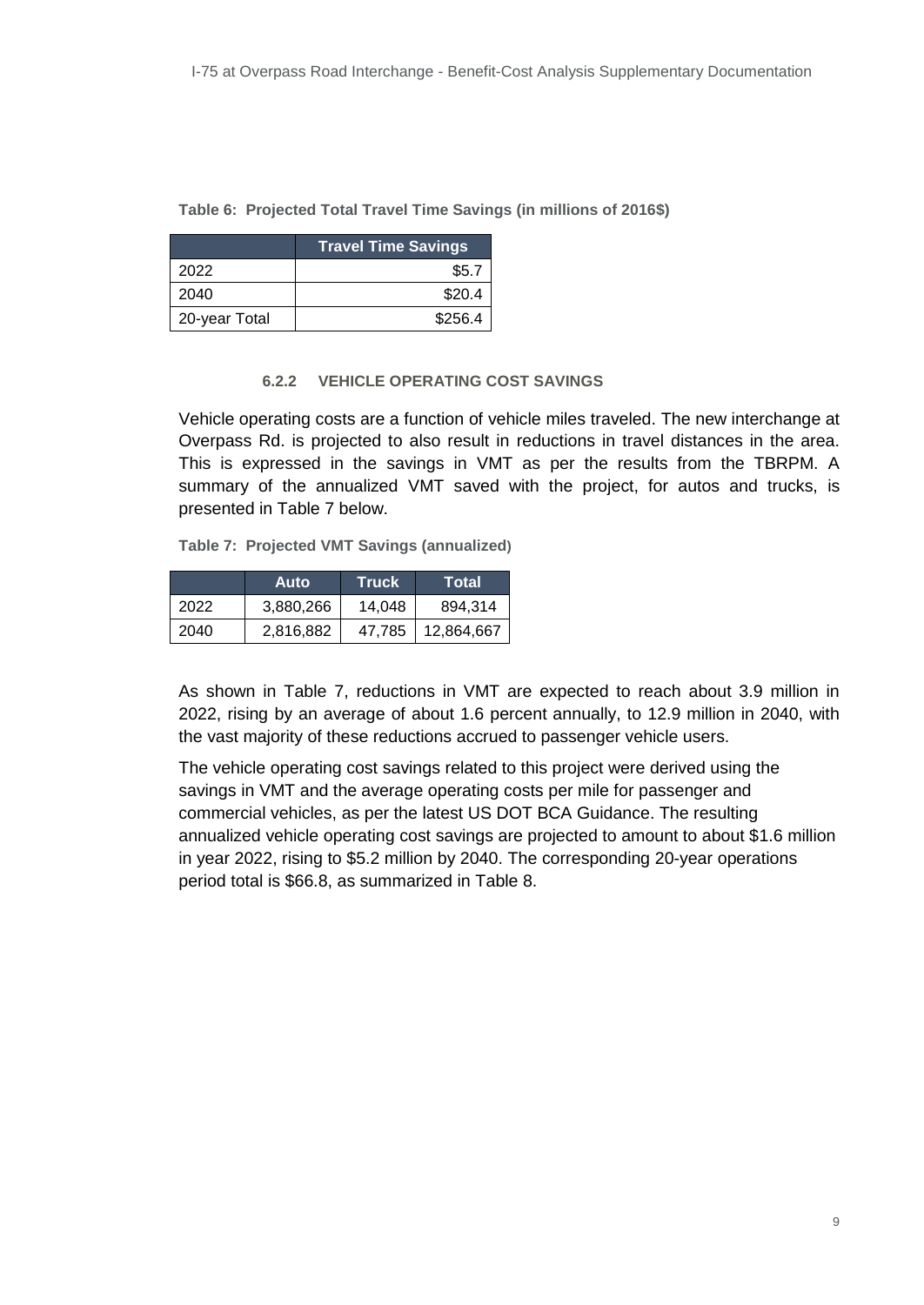|               | <b>Vehicle Operating Cost Savings</b> |  |  |
|---------------|---------------------------------------|--|--|
| 2022          | \$1.6                                 |  |  |
| 2040          | \$5.2                                 |  |  |
| 20-year Total | \$66.8                                |  |  |

#### **Table 8: Projected Vehicle Operating Cost Savings (in millions of 2016\$)**

#### **6.2.3 JOB CREATION**

Injection of capital infrastructure spending, such as that related to the proposed I-75 interchange, into the area economy will lead to direct construction and related professional services jobs, as well as indirect jobs supporting the suppliers of materials and equipment. In turn, these direct and indirect jobs support, through re-spending of earnings, additional jobs within the economy (induced impacts).

Additionally, the new interchange is expected to aid further business (with the related jobs) attraction and retention that would not otherwise occur, especially when combined with the Pasco County's economic development initiatives<sup>6</sup>. However, these impacts were not quantified as part of this application.

#### **6.2.4 LAND ACCESS**

The new interchange will also improve access to the nearby land that is slated for development. Proposed developments in the area, such as the Connected Cities hightech pilot community, and the Industrial Park will become more accessible with the interchange access to I-75, and may be better positioned to realize their full potential<sup>7</sup>. This land access benefit was not quantified, and hence, is not incorporated in the project outcomes monetization included in this application.

## **6.3 Quality of Life**

The project would contribute to enhancing the quality of life in the study area through improved access to job opportunities. With a new interchange option that provides generalized cost (time and money) savings, residents of Pasco County will have improved access to the larger job market within the County as well as elsewhere in the

 6 I-75 and Overpass Road Interchange Project, Florida Job Growth Grant Fund Public Infrastructure Grant Proposal, 2017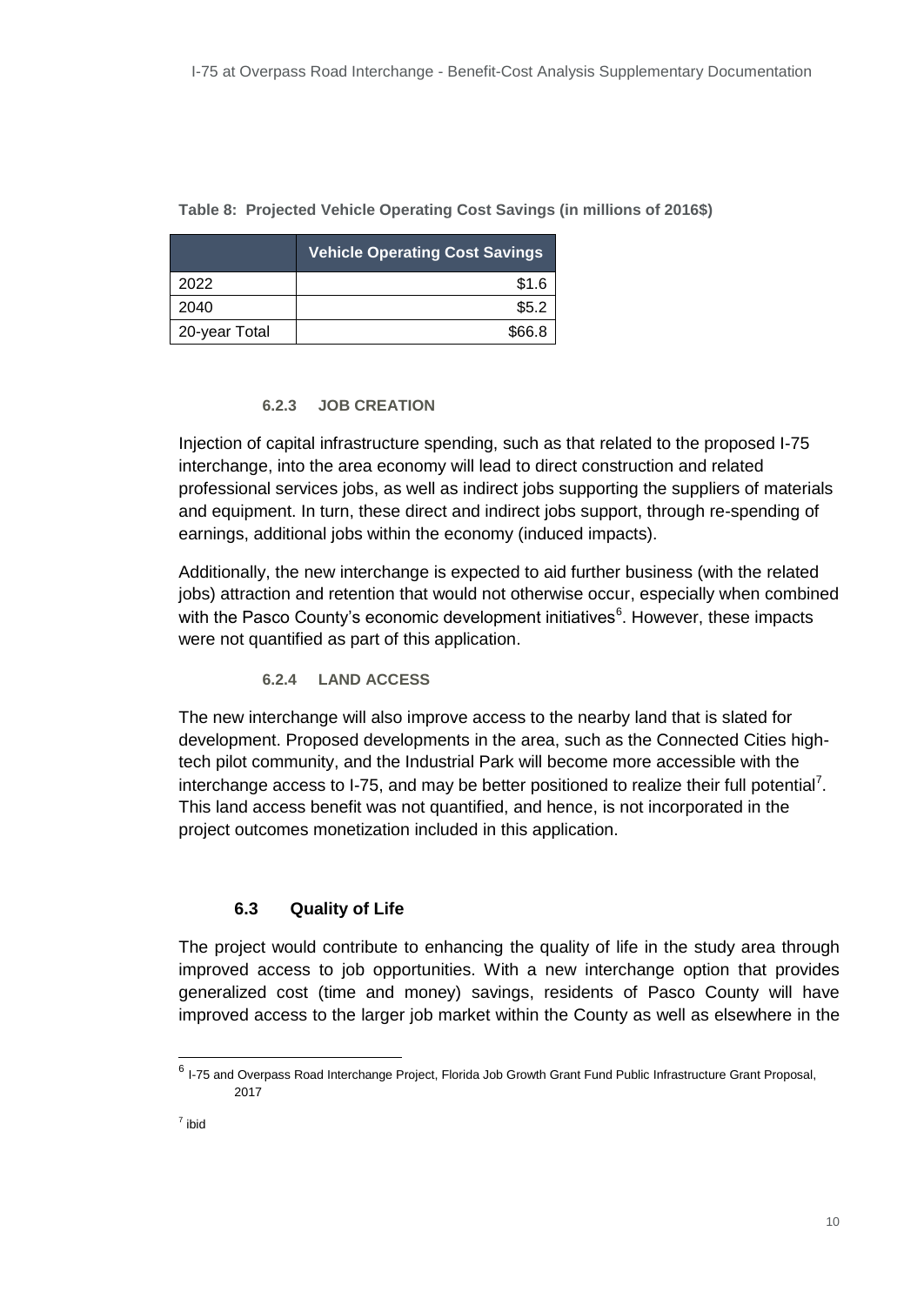Tampa Bay region. This may result in associated productivity and income gains, improving the overall quality of life in the area. This effect is not, however, included in the project outcomes quantification.

#### **6.4 Environmental Sustainability**

The proposed project would contribute to environmental sustainability through reductions in air pollution and  $CO<sub>2</sub>$  emissions. These environmental benefits were calculated as the product of tons of emissions saved by pollutant and their unit value per ton. The unit values for VOCs, NOx, PM, and SO<sub>2</sub> reflect the US DOT recommendations from the latest BCA Guidance for INFRA, while the  $CO<sub>2</sub>$  unit values are based on a 2009 publication by the National Highway Traffic Safety Administration ("Corporate Average Fuel Economy for MY 2011 Passenger Cars and Light Trucks," page VIII-32). Tons of emissions saved by pollutant are a function of emissions rates and changes in VMT by vehicle type and speed. The emission rates were based on the EPA's MOVES (Motor Vehicles Emission Simulator) model specific to the District Seven region in Florida, while changes in VMT by speed bin were obtained from the TBRPM.

The resulting emission cost savings are summarized in Table 9. These savings are projected to be close to \$0.2 million annually, totaling \$3.8 million over the 20-year operations timeframe (before discounting). They include savings related to carbon dioxide and the other four pollutants.

|               | <b>Emission Savings</b> |  |
|---------------|-------------------------|--|
| 2022          | \$0.2                   |  |
| 2040          | \$0.2                   |  |
| 20-year Total | \$3.8                   |  |

**Table 9: Projected Total Air Emissions Savings (in millions of 2016\$)**

#### **6.5 Safety Benefits**

Vehicle crashes are often very costly in terms of loss of life, productivity losses due to injury, and vehicle or other property damage. The proposed project would contribute to promoting US DOT's safety long-term outcome through reductions in the number of accidents on the area highway network.

The monetized safety benefits of the proposed interchange were calculated based on reductions in the number of crashes and unit cost of crashes estimates by severity. The reductions in crashes by severity were computed as a function of annualized vehicle miles traveled reductions and crash rates by severity. The crash rates specific to FDOT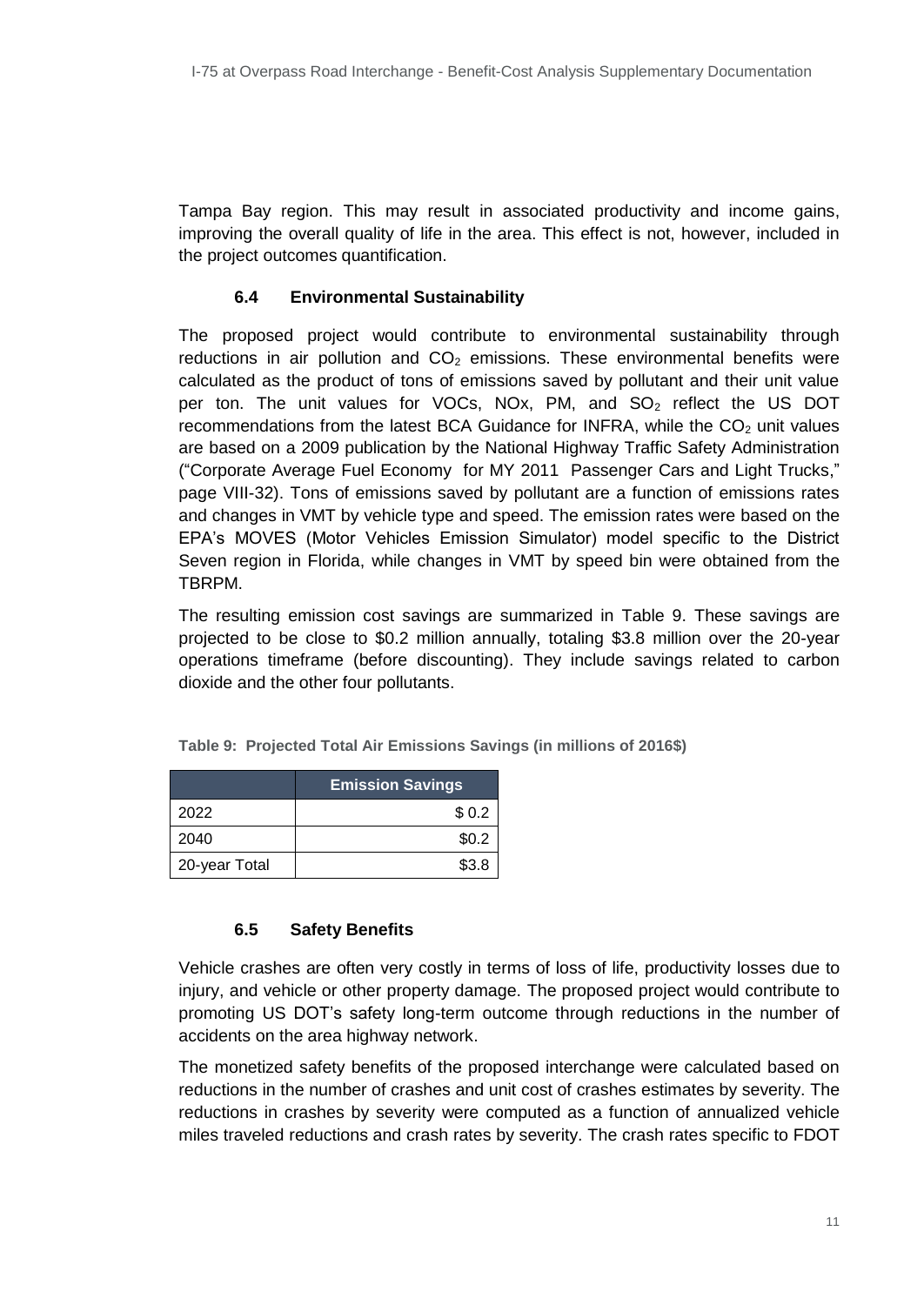District 7, are in turn based on the numbers of reported accidents (from the Florida Integrated Exchange Report System) and the area vehicle miles traveled (from FDOT's highway mileage reports) for the recent five years. The unit costs of crashes, by severity, are based on the KABCO-level monetized values from the latest BCA Guidance for INFRA. They were adjusted for the average number of vehicles involved per accident (based on CalTrans, TASAS data), and applicable injuries per injury crash and fatalities per fatal crash (based on the University of Florida's Signal Four Analytics' data for the recent five years specific to the vicinity of the proposed interchange).

Table 10 summarizes the resulting safety benefits, which are projected to be valued at about \$1.5 million in year 2022, increasing to \$4.9 million in year 2040, for the 20-year total of \$63.6 million (before discounting).

**Table 10: Projected Accident Cost Savings (in millions of 2016\$)**

|               | <b>Accident Savings</b> |
|---------------|-------------------------|
| 2022          | \$1.5                   |
| 2040          | \$4.9                   |
| 20-year Total | \$63.6                  |

# <span id="page-12-0"></span>**7. Summary of BCA Findings**

The tables below summarize the BCA findings. Annual costs and benefits are computed over the full period of analysis (24 years). As stated earlier, the initial fouryear investment is expected to be completed by 2022, with the benefits accruing during the full 20-year period of operations, through year 2041.

The total benefits and costs, expressed in 2016 dollars, for the analysis period are shown in Table 11. This table reflects a summation of the annualized benefits and costs for each year between 2018 and 2041. In accordance with the USDOT guidance for economic analysis, the annualized benefits and costs were discounted to reflect the time value of money. Consistent with the OMB Circulars A-94, a real discount rate of seven percent was used in the discounting of the benefits and costs. An alternative real discount rate of three percent was also applied in the sensitivity analysis (presented in the next section).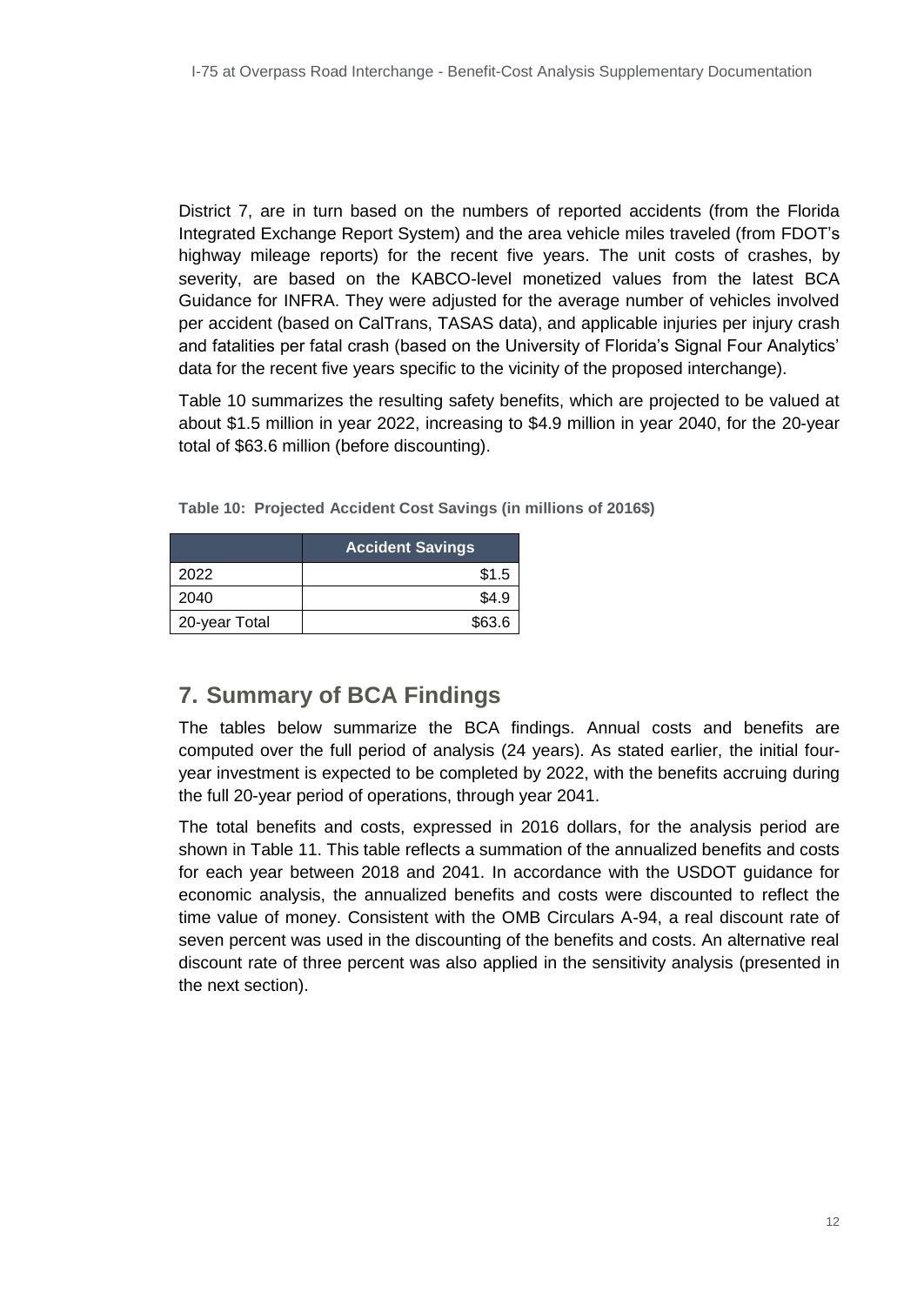|                                              | 2018-2041 Totals |                           |  |  |
|----------------------------------------------|------------------|---------------------------|--|--|
| <b>Benefit and Cost Metrics</b>              | Discounted at 7% | <b>Before Discounting</b> |  |  |
| <b>Project Benefits</b>                      |                  |                           |  |  |
| <b>Travel Time Savings</b>                   | \$89.2           | \$256.4                   |  |  |
| <b>Vehicle Operating Cost Savings</b>        | \$23.5           | \$66.8                    |  |  |
| Emission Savings (Carbon)                    | \$0.6            | \$1.6                     |  |  |
| Emission Savings (non-Carbon)                | \$1.0            | \$2.1                     |  |  |
| Safety                                       | \$22.4           | \$63.6                    |  |  |
| <b>Residual Value</b>                        | \$5.8            | \$29.3                    |  |  |
| <b>Total Benefits</b>                        | \$142.4          | \$419.9                   |  |  |
| <b>Project Costs</b>                         |                  |                           |  |  |
| Capital                                      | \$52.3           | \$62.1                    |  |  |
| <b>O&amp;M Costs</b>                         | \$0.8            | \$2.0                     |  |  |
| <b>Total Project Costs</b>                   | \$53.1           | \$64.1                    |  |  |
| <b>Total Benefits less Total Costs (NPV)</b> | \$89.3           | NА                        |  |  |
| <b>Benefit-Cost Ratio**</b>                  | 2.71             | NА                        |  |  |
| <b>Internal Rate of Return</b>               | 17.3%            | NA.                       |  |  |
| <b>Breakeven Year</b>                        | 2029             | NA.                       |  |  |

| Table 11: Benefit-Cost Analysis Results (in millions of 2016\$)* |  |  |  |
|------------------------------------------------------------------|--|--|--|
|                                                                  |  |  |  |

*\* Unless specified otherwise. \*\*Note that the Benefit-Cost Ratio was calculated as:* 

*(Benefits – O&M Costs) / Capital Costs, in compliance with the latest BCA Guidance for INFRA*

Considering all monetized benefits and costs, the estimated internal rate of return of the project is 17.3 percent. Applying a seven percent real discount rate, the investment in the proposed interchange can be expected to yield a net present value of \$89.3 million, and a Benefit-Cost ratio of 2.71, indicating that the project returns \$2.71 in benefits for every dollar of capital costs. The breakeven year for this investment is 2029.

Among the project benefits totaling \$142.4 million (in present value terms), the travel time savings (at \$89.2 million) are projected to be the largest category, followed by savings in vehicle operating costs (\$23.5 million), then safety benefits (\$22.4 million), residual value (\$5.8 million), and emission savings (\$1.6 million overall).

# <span id="page-13-0"></span>**8. BCA Sensitivity Analysis**

The key assumption in this benefit cost analysis was the real discount rate of seven percent (as per the BCA Guidance for INFRA documentation).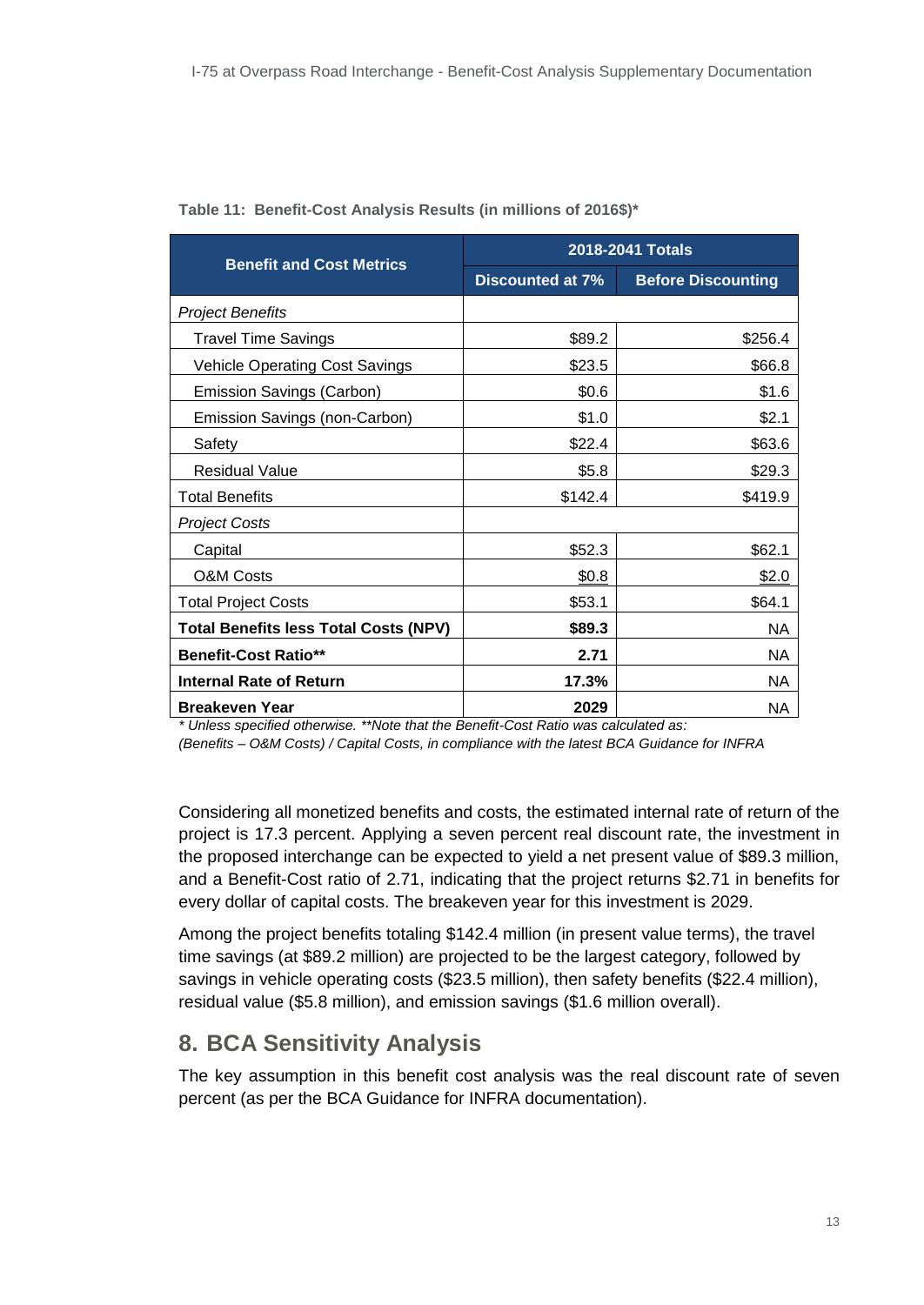The higher the discount rate, the less influential/valued future long-range costs and benefits become when compared to near‐term costs and benefits. As the bulk of the costs of this project are projected to be borne upfront, in the early years of the project, while benefits grow over time, the use of a higher discount rate reduces the project's NPV and BCR. As an alternative assumption of a lower interest rate was tested, the BCA results using a three percent real discount rate are presented in Table 12.

| <b>Benefit and Cost Metrics</b>              | 2018-2041 Totals |  |  |  |  |
|----------------------------------------------|------------------|--|--|--|--|
|                                              | Discounted at 3% |  |  |  |  |
| <b>Project Benefits</b>                      |                  |  |  |  |  |
| <b>Travel Time Savings</b>                   | \$158.8          |  |  |  |  |
| <b>Vehicle Operating Cost Savings</b>        | \$41.6           |  |  |  |  |
| Emission Savings (Carbon)                    | \$1.0            |  |  |  |  |
| Emission Savings (non-Carbon)                | \$1.5            |  |  |  |  |
| Safety                                       | \$39.6           |  |  |  |  |
| <b>Residual Value</b>                        | \$14.4           |  |  |  |  |
| <b>Total Benefits</b>                        | \$256.9          |  |  |  |  |
| Project Costs                                |                  |  |  |  |  |
| Capital                                      | \$57.6           |  |  |  |  |
| <b>O&amp;M Costs</b>                         | \$1.3            |  |  |  |  |
| <b>Total Project Costs</b>                   | \$58.9           |  |  |  |  |
| <b>Total Benefits less Total Costs (NPV)</b> | \$198.0          |  |  |  |  |
| <b>Benefit-Cost Ratio**</b>                  | 4.44             |  |  |  |  |
| Internal Rate of Return                      | 17.3%            |  |  |  |  |
| <b>Breakeven Year</b>                        | 2028             |  |  |  |  |

**Table 12: Benefit-Cost Analysis Results, Discounted at** *3***% (in millions of 2016\$)\***

*\* Unless specified otherwise. \*\*Note that the Benefit-Cost Ratio was calculated as:* 

*(Benefits – O&M Costs) / Capital Costs, in compliance with the latest Benefit-Cost Guidance for INFRA*

With a three percent real discount rate, the net present value of the project would substantially increase to \$198.0 million (or by about \$109 million relative to the seven percent discounting), for a Benefit/Cost ratio of 4.44, and also with an earlier breakeven year of 2028.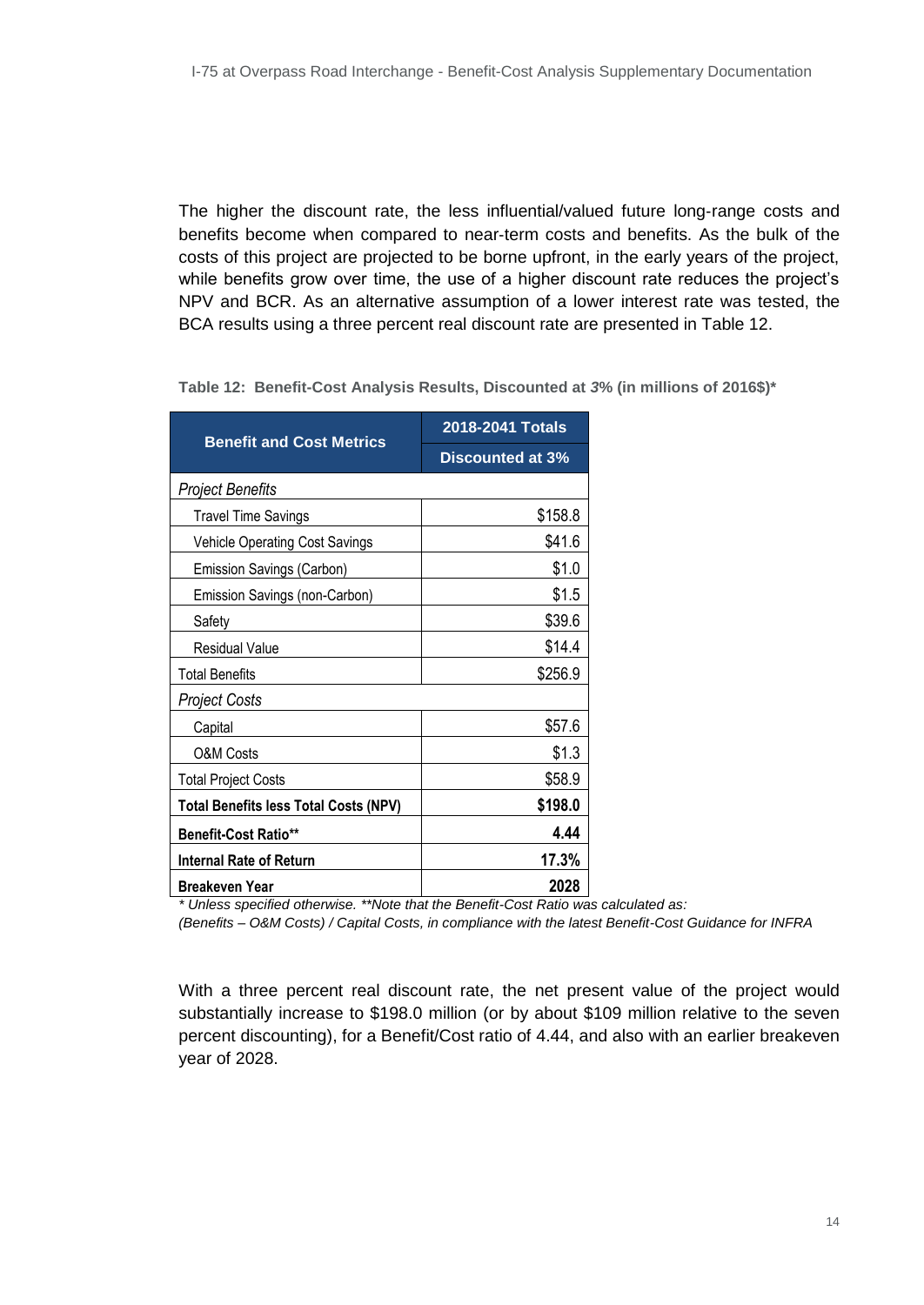# <span id="page-15-0"></span>**9. Aggregate Annual Benefits and Costs**

This section reports the aggregate benefits and costs associated with the proposed I-75 Interchange at Overpass Road project in annual terms. Table 13 shows the total benefits and costs in undiscounted terms (2016\$), as well the net benefits (the difference between the total benefits and total costs) both in undiscounted and discounted (at seven percent) terms. As can be seen in the table, the net discounted benefits start in the minus \$11.2 million to \$16.0 million range in the initial four years of investment before the benefits start accruing. The net benefits then increase to a positive range of \$6.4 million to \$7.1 million per year from 2022 to 2040, and with the \$12.1 million value in 2041, including the residual value.

Table 14 presents the aggregate monetized annual benefits, before discounting, in terms of the five long-term outcome criteria (State of Good Repair, Economic Competiveness, Quality of Life, Environmental Sustainability, and Safety). Please note that some of the expected benefits, such as those pertaining to improved jobs access under the quality of life category are not monetized, and hence not included in the table below.

User benefits for travelers in the region (travel time savings and vehicle operating cost savings), amounting to \$323.2 million, account for the large majority of total monetized benefits, and are included in the economic competitiveness category. Safety benefits, at \$63.6 million, are projected to be the second largest category of benefits generated by this project, followed by state of good repair (with the residual value of \$29.3 million), and environmental sustainability, totaling about \$3.8 million.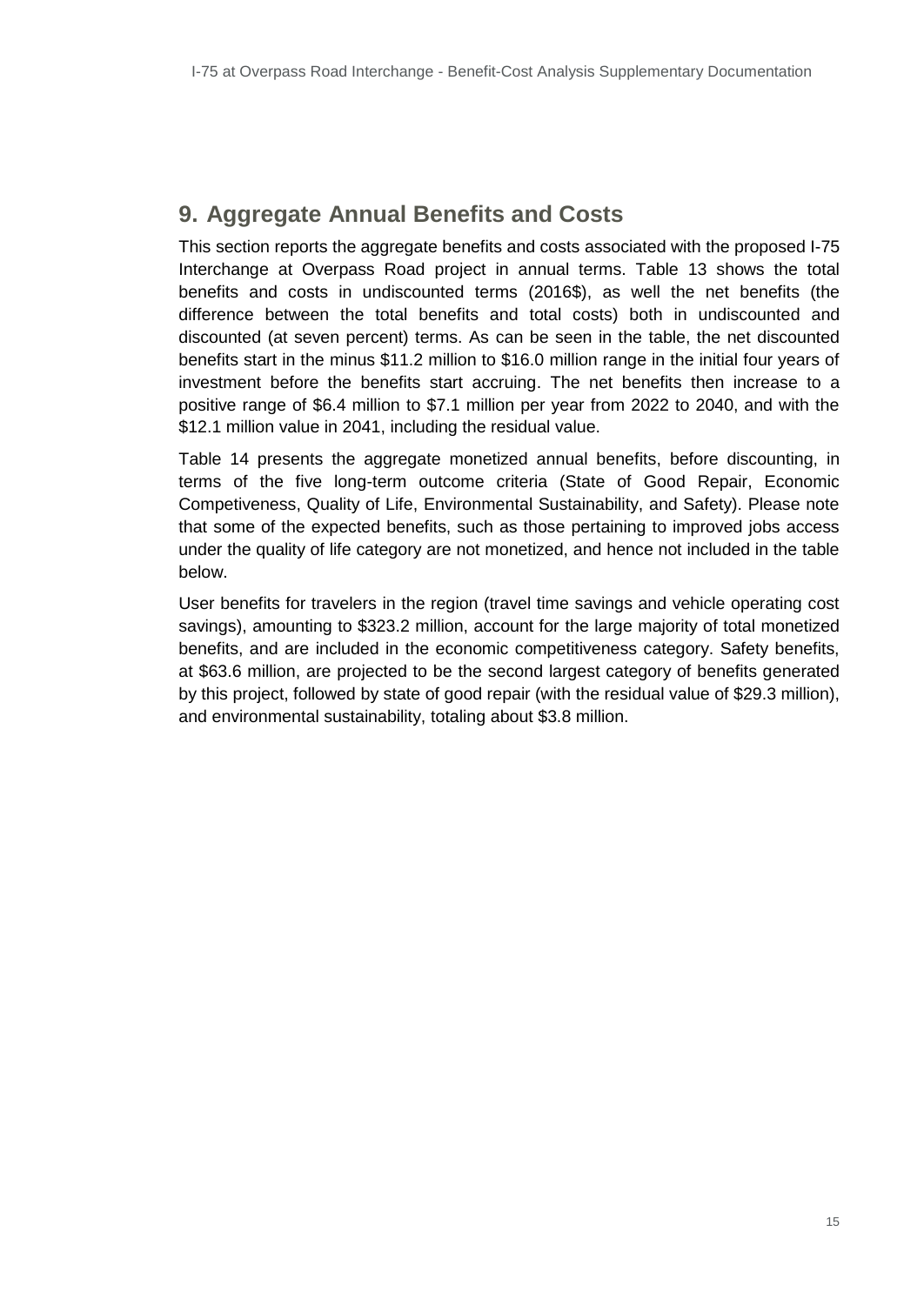| <b>Calendar Year</b>      | <b>Project Year</b> | <b>Total Benefits</b> | <b>Total Costs</b> | <b>Net Benefits</b><br>(before discounting) | <b>Discounted Net Benefits</b><br>(@7%) |
|---------------------------|---------------------|-----------------------|--------------------|---------------------------------------------|-----------------------------------------|
| 2018                      | 1                   | \$0.00                | \$13.20            | (\$13.20)                                   | (\$12.34)                               |
| 2019                      | $\overline{2}$      | \$0.00                | \$14.67            | (\$14.67)                                   | (\$12.81)                               |
| 2020                      | 3                   | \$0.00                | \$19.56            | (\$19.56)                                   | (\$15.97)                               |
| 2021                      | 4                   | \$0.00                | \$14.67            | (\$14.67)                                   | (\$11.19)                               |
| 2022                      | 5                   | \$9.01                | \$0.10             | \$8.91                                      | \$6.35                                  |
| 2023                      | 6                   | \$9.91                | \$0.10             | \$9.81                                      | \$6.53                                  |
| 2024                      | $\overline{7}$      | \$10.84               | \$0.10             | \$10.73                                     | \$6.68                                  |
| 2025                      | 8                   | \$11.80               | \$0.10             | \$11.69                                     | \$6.81                                  |
| 2026                      | 9                   | \$12.79               | \$0.10             | \$12.69                                     | \$6.90                                  |
| 2027                      | $\overline{10}$     | \$13.81               | \$0.10             | \$13.71                                     | \$6.97                                  |
| 2028                      | 11                  | \$14.87               | \$0.10             | \$14.77                                     | \$7.02                                  |
| 2029                      | 12                  | \$15.97               | \$0.10             | \$15.86                                     | \$7.04                                  |
| 2030                      | 13                  | \$17.10               | \$0.10             | \$16.99                                     | \$7.05                                  |
| 2031                      | 14                  | \$18.28               | \$0.10             | \$18.17                                     | \$7.05                                  |
| 2032                      | 15                  | \$19.49               | \$0.10             | \$19.39                                     | \$7.03                                  |
| 2033                      | 16                  | \$20.75               | \$0.10             | \$20.64                                     | \$6.99                                  |
| 2034                      | $\overline{17}$     | \$22.04               | \$0.10             | \$21.94                                     | \$6.94                                  |
| 2035                      | 18                  | \$23.37               | \$0.10             | \$23.27                                     | \$6.88                                  |
| 2036                      | 19                  | \$24.74               | \$0.10             | \$24.64                                     | \$6.81                                  |
| 2037                      | 20                  | \$26.16               | \$0.10             | \$26.06                                     | \$6.73                                  |
| 2038                      | 21                  | \$27.62               | \$0.10             | \$27.52                                     | \$6.65                                  |
| 2039                      | 22                  | \$29.12               | \$0.10             | \$29.02                                     | \$6.55                                  |
| 2040                      | 23                  | \$30.67               | \$0.10             | \$30.56                                     | \$6.45                                  |
| 2041                      | 24                  | \$61.60               | \$0.10             | \$61.50                                     | \$12.12                                 |
| <b>Totals (2018-2041)</b> |                     | \$419.91              | \$64.14            | \$355.77                                    | \$89.26                                 |

#### **Table 13: Annual Projections of Total Project Benefits and Costs (in millions of 2016\$)**